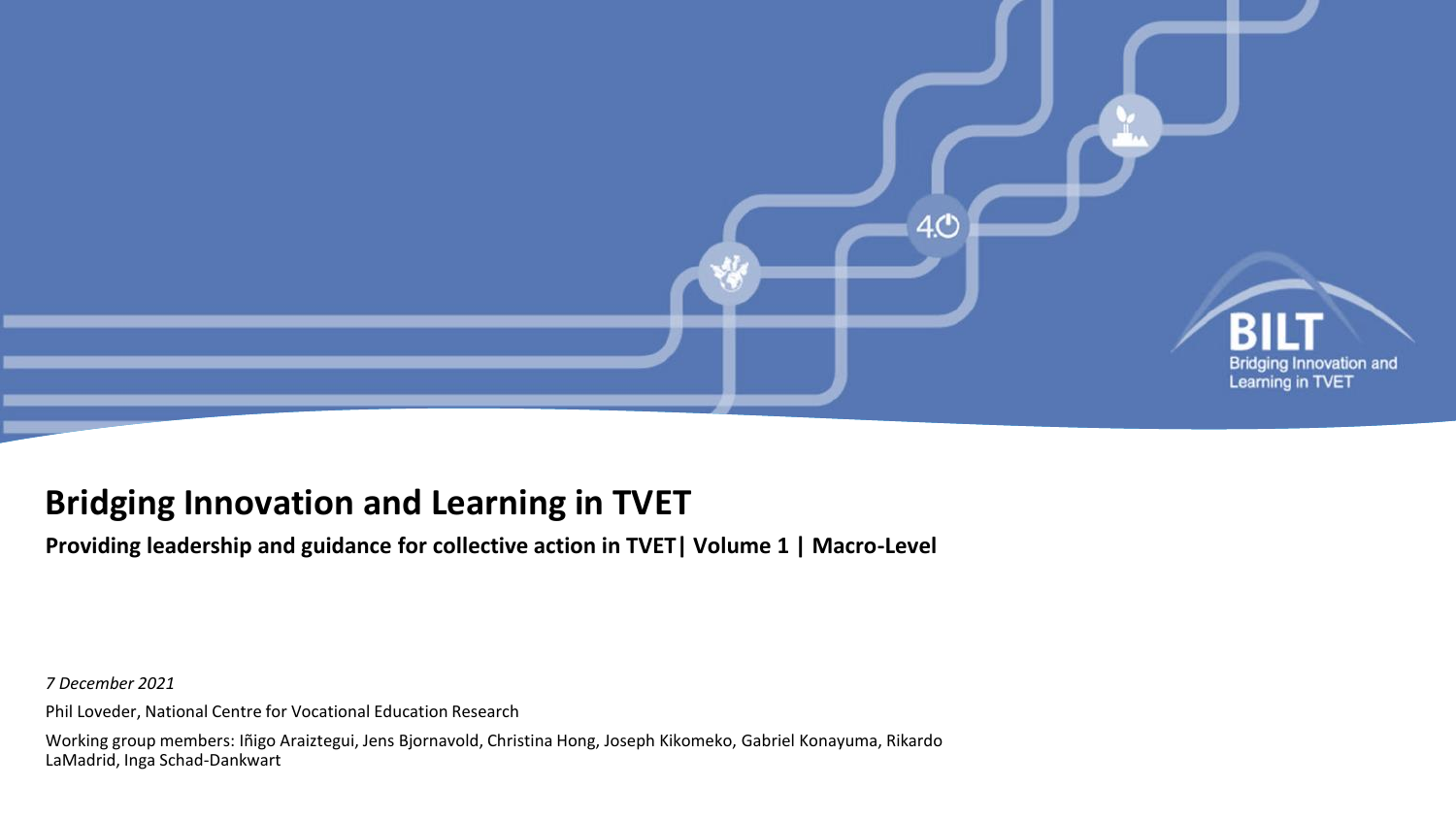

### **CHALLENGES**

- Gaps in our knowledge and understanding of the relationship between labor demand and supply side factors
- Data availability, replicability and quality
- Ensuring 'buy-in' from important stakeholders.

### **PROMISING PRACTICES**

- 'Prospective' studies focused on forecasting the future demand for NQC
- Nationally led stakeholder engagement through peak government and employer groups (EBSCOs)
- Skills observatories and analysis of jobs and career databases, surveys and 'early bird' systems
- Cross-sectoral projects aimed at addressing common competency needs shared across multiple or new and emerging industries.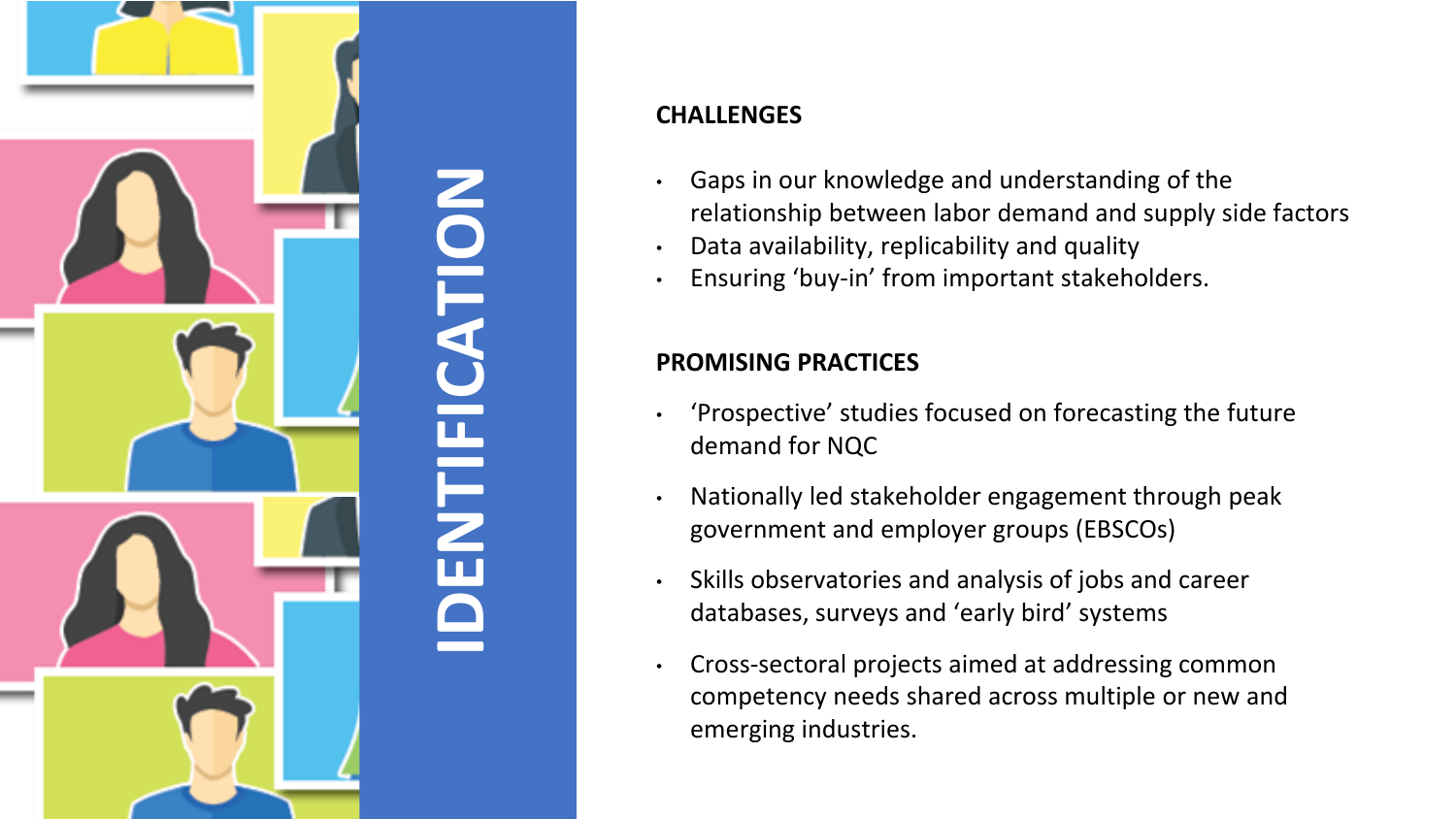

# **INTEGRATION**

### **CHALLENGES**

- Establishing responsibility and ownership for NQC
- Assigning the last word and reconciling the different 'power relationships' that exist.

### **PROMISING PRACTICES**

- Cross-cutting approaches requirements for credentials to include 'essential skills' across all NQC
- Sectoral approaches effectively link new developments such as changes to environmental regulations or consumer preferences for more sustainable practices – to TVET training practices of a whole sector
- Occupational approaches 'holistic modularization' (or unitization). Entire qualifications are broken down into subunits or modules that can, in some circumstances, be assessed independently
- Additional modular approaches 'fast-response' to emerging skills needs is the use of additional or 'optional' modules for NQC.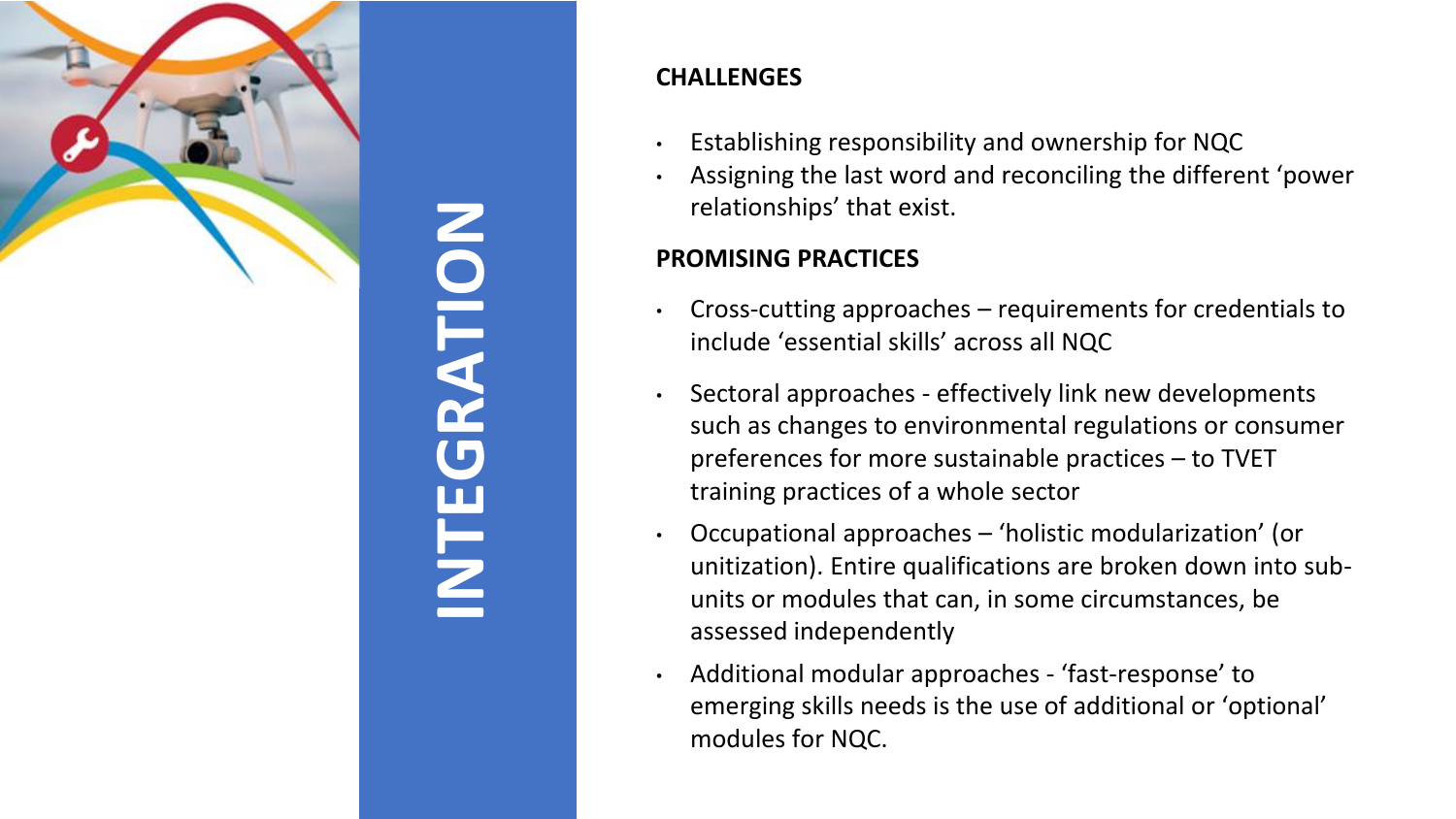

## **IMPLEMENTATION NENTATION**  $\overline{\text{NP}}$

### **CHALLENGES**

- Defining the parameters for on-the-ground support
- Ensuring funding and other forms of institutional backing are in place
- Establishing trust and quality and clear indications of structural support.

### **PROMISING PRACTICES**

- Designating a greater role for educators in developing, reviewing, and implementing NQC
- Investing in the professional capacity development and upskilling of TVET professionals
- Providing practitioners, training providers and other stakeholders with digital access to processes (such as standards development) to promote accessibility and buy-in during the development, implementation, and review of NQC.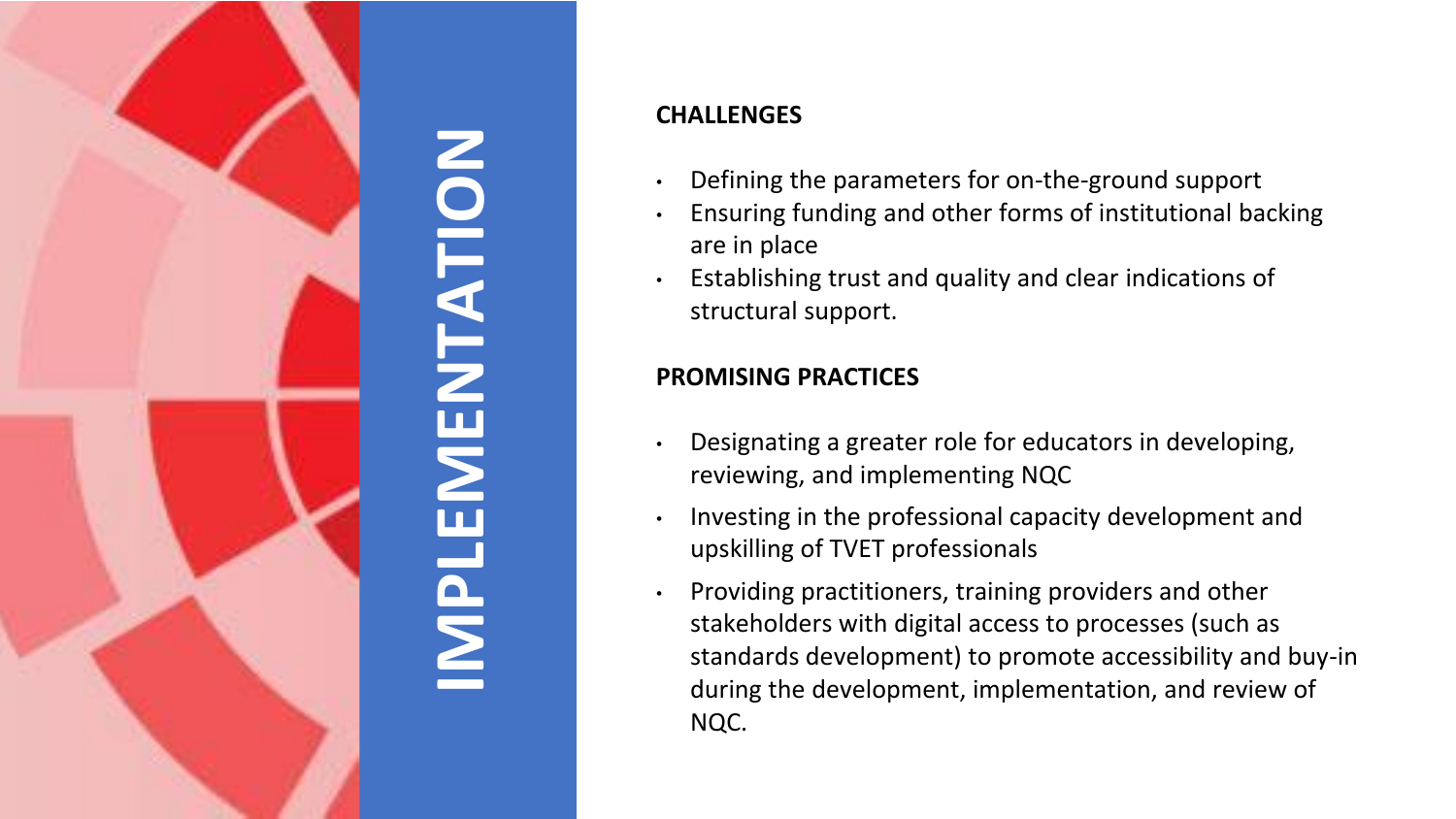## LOOKING TO THE FUTURE

Ensuring TVET systems are 'future ready' involves constant evaluation of labour market data and improving the evidence base for the identification of NQC

The governance and responsibility structures in TVET systems must be optimized for the identification, integration, and implementation of NQC. By their nature, these structures are often complex and require a commitment from the full range of stakeholders and social partners to adapt to the changing need for new skills and competencies!

The key to the success of NQC is in their implementation and impact on the ground. Macro stakeholders must provide a supportive environment for implementation through funding mechanisms, 'enabling' or supportive structures or by providing opportunities for the renewal of TVET instructors.